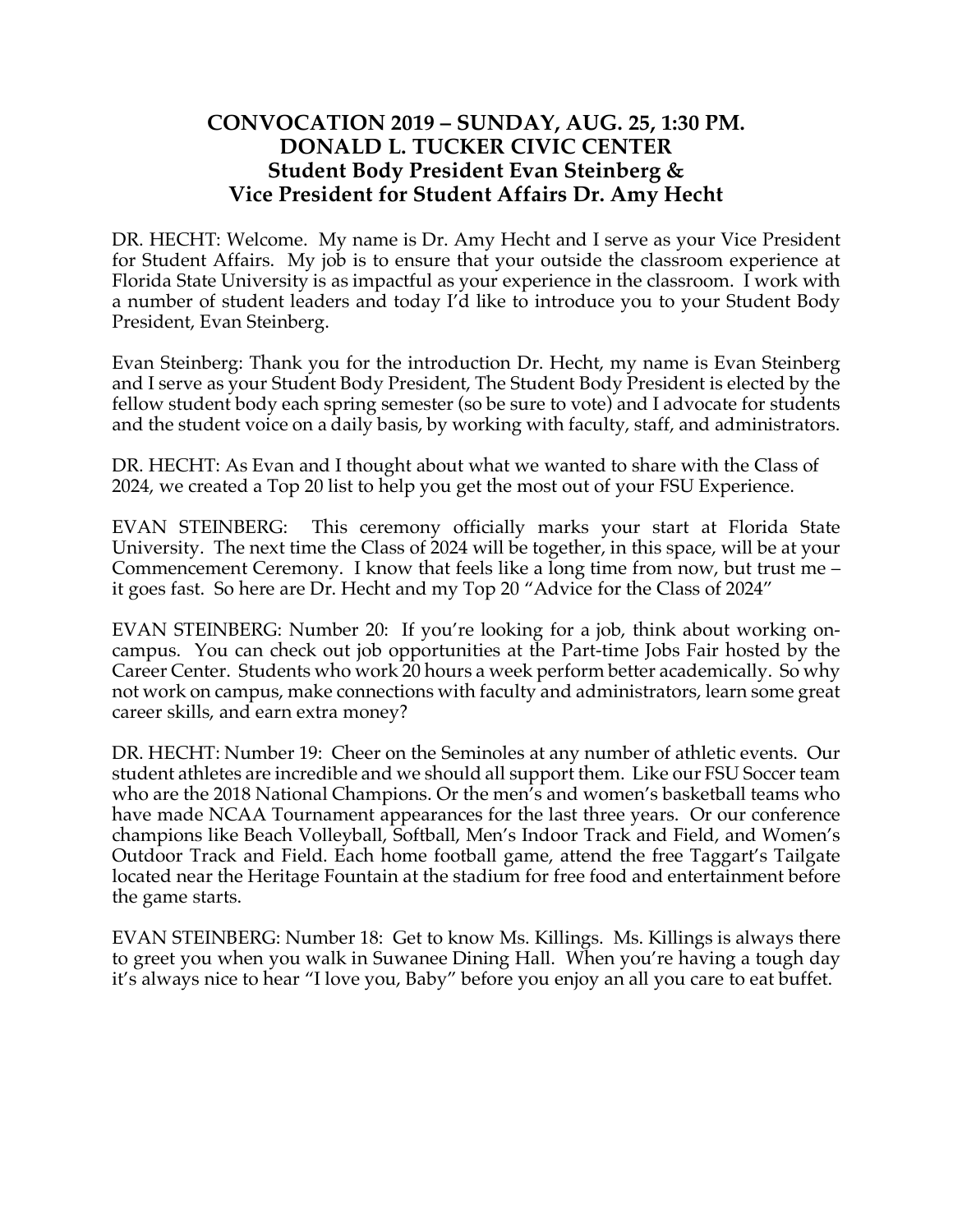DR. HECHT: Number 17: Get a Global Experience. Our world is more connected than ever and to be successful in your future careers, you need a global perspective. FSU has campuses in Panama City, Panama; London; Florence, Italy; and Valencia, Spain. We also have exchange programs where you can pay your FSU tuition and attend another institution abroad. There are also shorter experiences over Spring Break you can take advantage of. And be sure to check out The Globe's Coffee Hour – Every Friday at 5pm in the Globe. You'll get to mix and mingle with students and faculty from all over the world.

EVAN STEINBERG: Number 16: Get to know your new home city, Tallahassee. There are some great local restaurants, beautiful parks, and arts and entertainment that you can enjoy.

DR. HECHT: Number 15: Sit in the front row when you go to class, participate in class discussions, and visit your professor during their office hours. Your faculty are here to help you learn, but you need to take the initiative.

EVAN STEINBERG: Number 14: Many will say this is the start of the best four years of your life. But don't think that means that everything will be perfect. It will be tough and there will be set backs. Check out the Student Resilience Project

DR. HECHT: Number 13: Participate in the Garnet and Gold Scholar Society and wear your medallion at graduation.

EVAN STEINBERG: Number 12: Go see a movie at the Student Life Cinema in Askew. It's free with your FSU ID. You can also participate in gaming while you're there or relax in the lounge area.

DR. HECHT: Number 11: Go to the Rez, FSU's lakefront property! Rent a canoe, kayak, or paddle board. Try out the high ropes course, play volleyball, or enjoy some quiet time on the beach.

EVAN STEINBERG: Number 10: Go to the President's Ice Cream Social. Make sure you get in the President and First Lady's line, they always give the biggest scoops!

DR. HECHT: Number 9: Join us at the greatest Homecoming in Florida! Come to all the Homecoming events such as Pow Wow, the Parade, and Spear-it Night! Join us at Tradition's Fest for the reveal of this year's Homecoming Theme

EVAN STEINBERG: Number 8: Listen to the "band that never lost a halftime". Watch the Marching Chiefs as they march around campus the night before a big football game and prepare to join your fellow students in the stands on game day.

DR. HECHT: Number 7: Take care of yourself! Our motto is Live Well! Find programs and ways to practice holistic wellness. Work out at the Leach Center. Attend a program hosted by the Center for Health Advocacy and Wellness (CHAW) on healthy behaviors. Seek out support when needed.